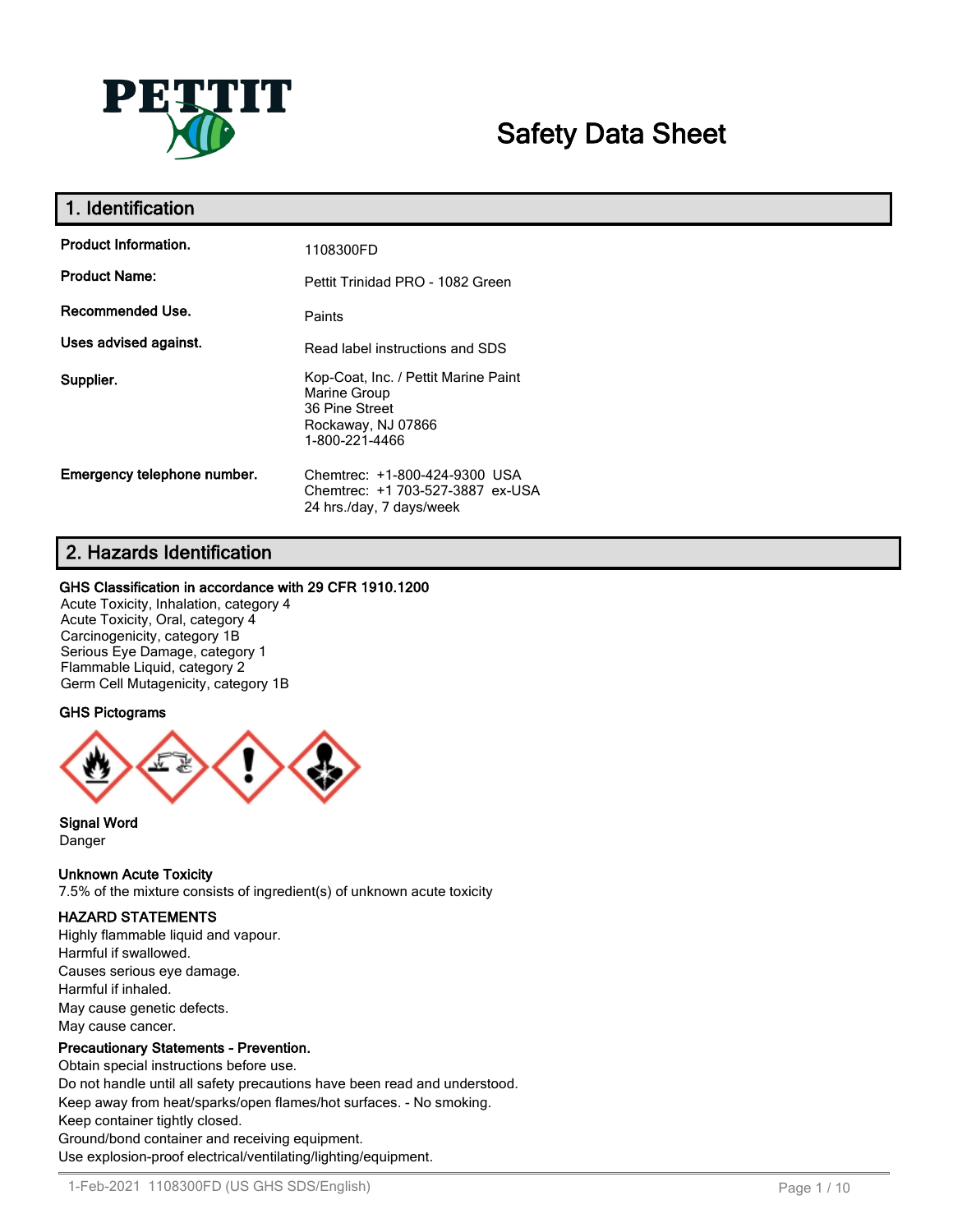Use only non-sparking tools.

Take precautionary measures against static discharge.

Avoid breathing dust/fume/gas/mist/vapors/spray.

Wash face and hands and any exposed skin thoroughly after handling.

Do not eat, drink or smoke when using this product.

Use only outdoors or in a well-ventilated area.

Wear protective gloves/protective clothing/eye protection/face protection

#### **Precautionary Statements - Response.**

If swallowed: Call a poison center/doctor if you feel unwell.

If on skin (or hair): Take off immediately all contaminated clothing. Rinse skin with water/shower.

If inhaled: Remove person to fresh air and keep comfortable for breathing.

If in eyes: Rinse cautiously with water for several minutes. Remove contact lenses, if present and easy to

do. Continue rinsing.

If exposed or concerned: Get medical advice/attention.

Immediately call a poison center/doctor.

Rinse mouth.

In case of fire: Use  $CO<sub>2</sub>$  dry chemical or foam to extinguish.

#### **Precautionary Statements - Storage.**

Store in a well-ventilated place. Keep cool. Store locked up.

#### **Precautionary Statements - Disposal.**

Dispose of contents in accordance with local/regional/national/international regulations.

# **3. Composition/Information on Ingredients**

| <b>Chemical Name</b>                  | CAS-No.       | Wt. %       |
|---------------------------------------|---------------|-------------|
| Cuprous oxide                         | 1317-39-1     | 50-75       |
| Petroleum distillates, light aromatic | 64742-95-6    | $2.5 - 10$  |
| 1,2,4-TRIMETHYLBENZENE                | 95-63-6       | $2.5 - 10$  |
| <b>Titanium Dioxide</b>               | 13463-67-7    | $2.5 - 10$  |
| Parachlorobenzotrifluoride            | 98-56-6       | $2.5 - 10$  |
| Xylene                                | 1330-20-7     | $1.0 - 2.5$ |
| Cupric Oxide                          | 1317-38-0     | $1.0 - 2.5$ |
| Zinc oxide                            | 1314-13-2     | $1.0 - 2.5$ |
| Copper (as Cu Dust & Mists)           | 7440-50-8     | $1.0 - 2.5$ |
| Ethyl Benzene                         | 100-41-4      | $0.1 - 1.0$ |
| <b>XYLENE</b>                         | 1330-20-7     | $0.1 - 1.0$ |
| Benzene, (1-methylethyl)-             | $98 - 82 - 8$ | $0.1 - 1.0$ |

The exact percentage (concentration) of composition has been withheld as a trade secret.

# **4. First-aid Measures**

## **Description of first-aid measures.**

## **General advice.**

Move victim to a safe isolated area. When symptoms persist or in all cases of doubt seek medical advice. Call a poison control center or doctor for treatment advice.

#### **Inhalation.**

Move to fresh air. Apply artificial respiration if victim is not breathing. Call a poison control center or doctor for treatment advice.

#### **Skin contact.**

Wash off immediately with soap and plenty of water. Remove all contaminated clothes and shoes. Remove and wash contaminated clothing before re-use. Call a poison control center or doctor for treatment advice.

## **Eye contact.**

Immediately flush with plenty of water. After initial flushing, remove any contact lenses and continue flushing for at least 15 minutes. Call a poison control center or doctor for treatment advice. **Ingestion.**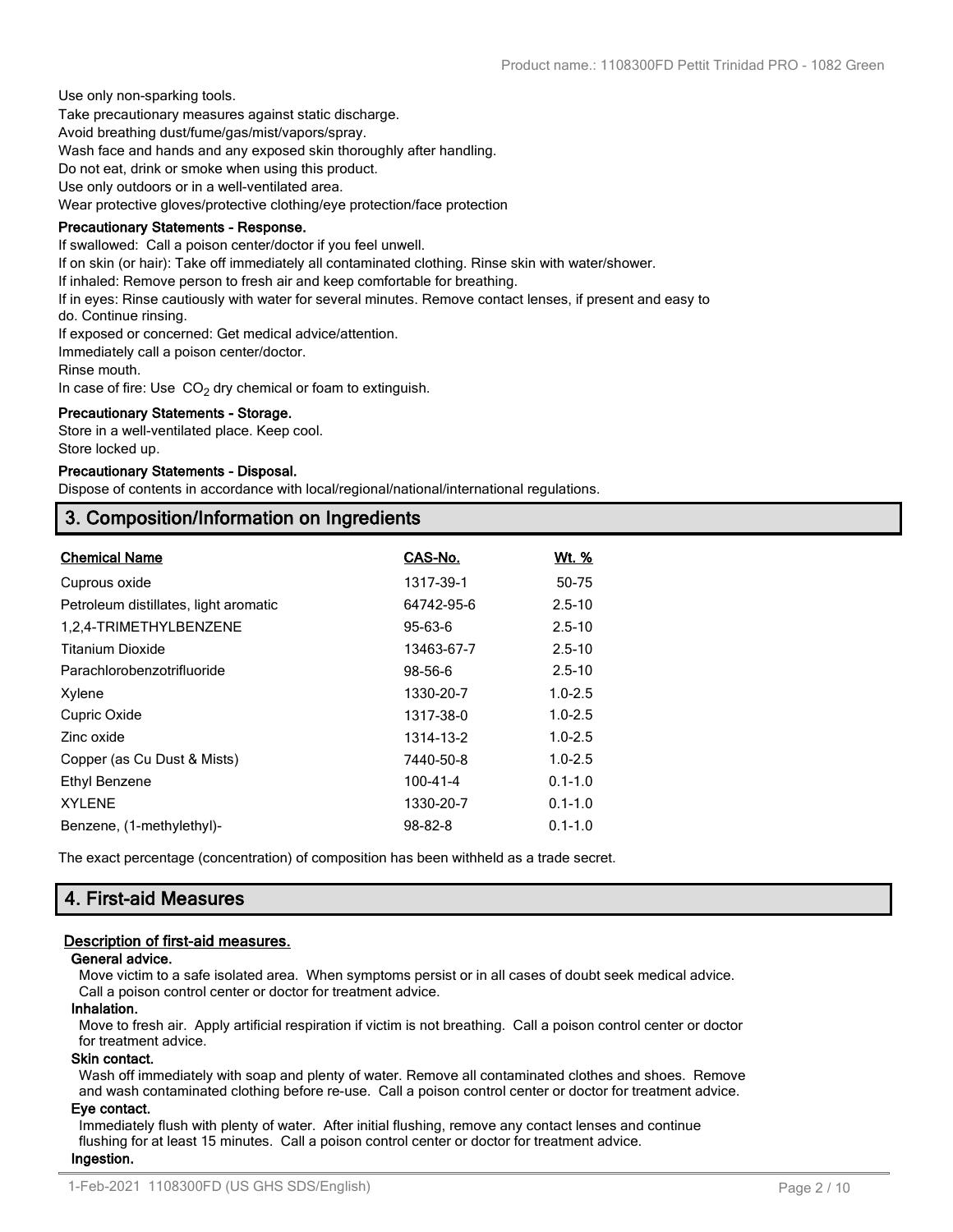Do not induce vomiting unless directed to do so by a physician or poison control center. Never give anything by mouth to an unconscious person. If swallowed, call a poison control center or doctor immediately.

#### **Symptoms.**

See Section 2 and Section 11, Toxicological effects for description of potential symptoms.

**Notes to physician.**

Treat symptomatically.

# **5. Fire-fighting Measures**

#### **Extinguishing media.**

## **Suitable extinguishing media.**

Use:. Dry powder. Alcohol-resistant foam. Carbon dioxide (CO<sub>2</sub>). Water may be used to cool and prevent the rupture of containers that are exposed to the heat from a fire.

#### **Extinguishing media which shall not be used for safety reasons.**

Water may be unsuitable for extinguishing fires.

#### **Special hazards arising from the substance or mixture.**

Vapors may travel to areas away from work site before igniting/flashing back to vapor source. Thermal decomposition can lead to release of irritating and toxic gases and vapors. Most vapors are heavier than air. Vapors may spread along ground and collect in low or confined areas (sewers, basements, tanks). Vapors may travel to source of ignition and flash back. Air/vapor mixtures may explode when ignited. Containers may explode when heated.

#### **Advice for firefighters.**

Evacuate personnel to safe areas.As in any fire, wear self-contained breathing apparatus pressure-demand, MSHA/NIOSH (approved or equivalent) and full protective gear.

# **6. Accidental Release Measures**

#### **Personal precautions, protective equipment and emergency procedures.**

#### **Personal precautions.**

Avoid contact with skin, eyes and clothing. Ensure adequate ventilation, especially in confined areas. All equipment used when handling the product must be grounded. Eliminate all ignition sources (no smoking, flares, sparks or flames in immediate area). Wear protective gloves/clothing and eye/face protection. Stop all work that requires a naked flame, stop all vehicles, stop all machines and equipment that may cause sparks or flames. Do not breathe vapors or spray mist. Avoid exceeding of the given occupational exposure limits (see section 8). Thoroughly decontaminate all protective equipment after use.

#### **Advice for emergency responders.**

Refer to protective measures listed in sections 7 and 8. Use personal protection recommended in Section 8.

#### **Environmental precautions.**

Prevent further leakage or spillage if safe to do so. Do not allow material to contaminate ground water system. Prevent entry into waterways, sewers, basements or confined areas. See Section 12 for additional Ecological information.

## **Methods and materials for containment and cleaning up.**

#### **Methods for Containment.**

Absorb with earth, sand or other non-combustible material and transfer to containers for later disposal. Prevent further leakage or spillage if safe to do so. Pick up and transfer to properly labeled containers. Clean contaminated surface thoroughly. Ground and bond containers when transferring material. Take precautionary measures against static discharges. Use personal protective equipment. Remove all sources of ignition.

#### **Methods for cleaning up.**

Prevent further leakage or spillage if safe to do so. Keep away from open flames, hot surfaces and sources of ignition. Keep in suitable and closed containers for disposal. All equipment used when handling the product must be grounded. Keep combustibles (wood, paper, oil, etc) away from spilled material. Ventilate the area. Use personal protective equipment as required. Shut off ignition sources; including electrical equipment and flames. Clean contaminated objects and areas thoroughly while observing environmental regulations. Never return spills in original containers for re-use.

#### **Reference to other sections.**

See section 8 for more information.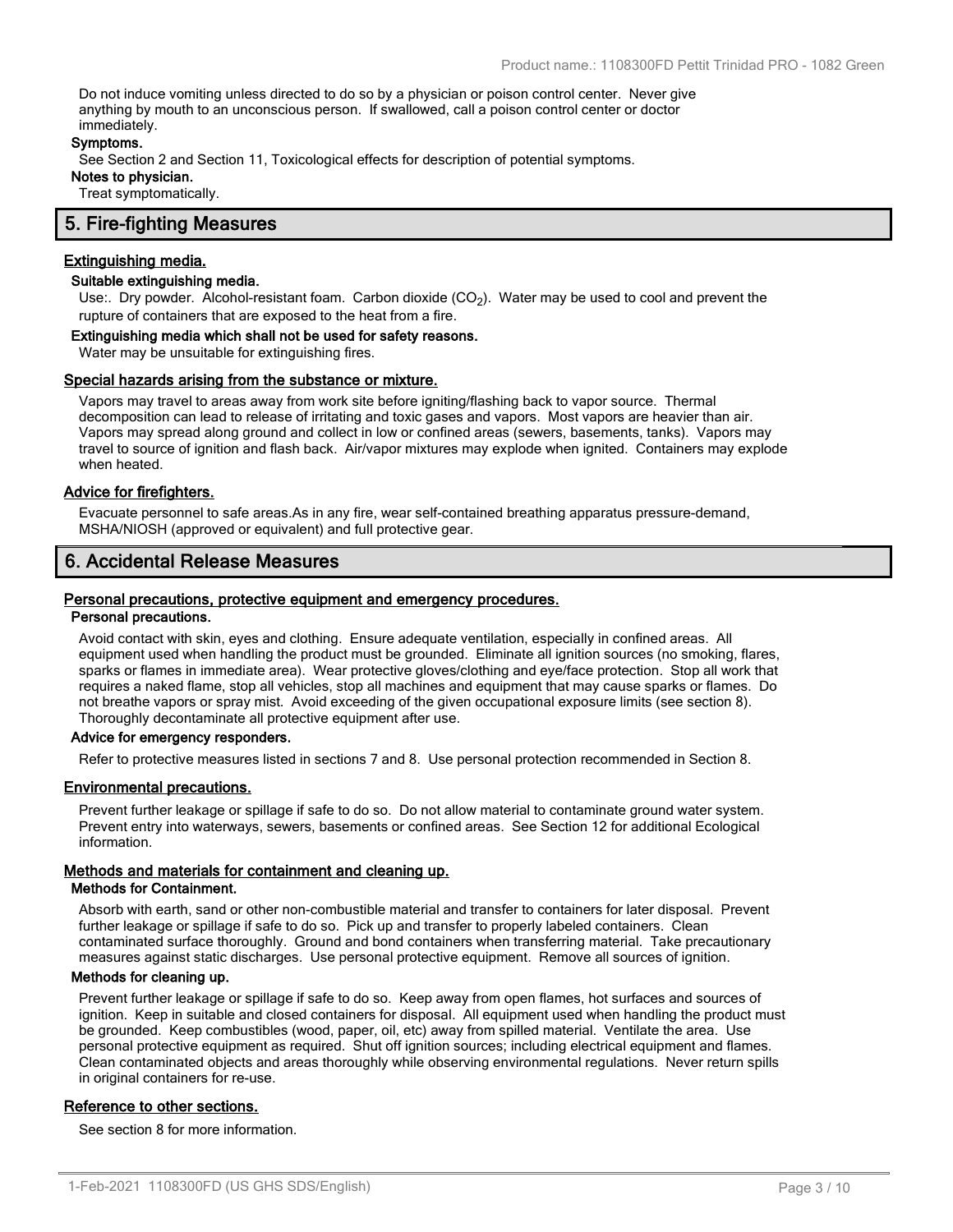# **7. Handling and Storage**

#### **Conditions for safe storage, including any incompatibilities.**

#### **Advice on safe handling.**

Avoid contact with skin, eyes and clothing. Handle in accordance with good industrial hygiene and safety practice. Keep away from open flames, hot surfaces and sources of ignition. Take precautionary measures against static discharges. Do not breathe vapors or spray mist. Use according to package label instructions. Do not pressurize, cut, weld, braze, solder, drill, grind, or expose container to heat, flame, sparks, static electricity, or other sources of ignition. Wash hands before breaks and immediately after handling the product. Ground and bond containers when transferring material. All equipment used when handling the product must be grounded.

#### **Hygiene measures.**

Handle in accordance with good industrial hygiene and safety practice for diagnostics. Do not eat, drink or smoke when using this product. Remove and wash contaminated clothing before re-use. Avoid contact with skin, eyes and clothing. Wash hands before breaks and immediately after handling the product.

#### **Storage Conditions.**

Keep container closed when not in use. Keep in properly labeled containers. Keep containers tightly closed in a dry, cool and well-ventilated place. Store in accordance with local regulations. Keep from freezing. Keep away from food, drink and animal feedingstuffs. Keep away from heat, hot surfaces, sparks, open flames and other ignition sources. No smoking.

# **8. Exposure Controls/Personal Protection**

| <b>Ingredients with Occupational Exposure Limits</b> |                         |                       |                         |                         |
|------------------------------------------------------|-------------------------|-----------------------|-------------------------|-------------------------|
| <b>Chemical Name</b>                                 | <b>ACGIH TLV-TWA</b>    | <b>ACGIH-TLV STEL</b> | <b>OSHA PEL-TWA</b>     | <b>OSHA PEL-CEILING</b> |
| <b>Titanium Dioxide</b>                              | 10 mg/m $3$             | N.E.                  | 15 mg/m $3$             | N.E.                    |
| Xylene                                               | $100$ ppm               | $150$ ppm             | $100$ ppm               | N.E.                    |
| Zinc oxide                                           | 2 mg/m $3$              | 10 mg/m $3$           | 5 mg/m $3$              | N.E.                    |
| Copper (as Cu Dust & Mists)                          | $0.2 \,\mathrm{mg/m^3}$ | N.E.                  | $0.1 \,\mathrm{mg/m^3}$ | N.E.                    |
| Ethyl Benzene                                        | 20 ppm                  | N.E.                  | $100$ ppm               | N.E.                    |
| <b>XYLENE</b>                                        | $100$ ppm               | $150$ ppm             | $100$ ppm               | N.E.                    |
| Benzene, (1-methylethyl)-                            | 50 ppm                  | N.E.                  | 50 ppm                  | N.E.                    |

**TLV = Threshold Limit Value TWA = Time Weighted Average PEL = Permissible Exposure Limit STEL = Short-Term Exposure Limit N.E. = Not Established**

#### **Engineering Measures.**

Ensure adequate ventilation, especially in confined areas. Apply technical measures to comply with the occupational exposure limits.

#### **Personal protective equipment.**

#### **Eye/Face Protection.**

If splashes are likely to occur, wear:. Face-shield. Safety glasses with side-shields. Tightly fitting safety goggles.

#### **Skin and body protection.**

Use:. Long sleeved clothing. Protective shoes or boots. Solvent-resistant gloves. Solvent-resistant apron and boots. Wear impervious gloves and/or clothing if needed to prevent contact with the material. Gloves must be inspected prior to use. Please observe the instructions regarding permeability and breakthrough time which are provided by the supplier of the gloves. Also take into consideration the specific local conditions under which the product is used, such as the danger of cuts, abrasion. Remove and wash contaminated clothing before re-use.

#### **Respiratory protection.**

In case of inadequate ventilation wear respiratory protection. If exposure limits are exceeded or irritation is experienced, respiratory protection should be worn. Respiratory protection must be provided in accordance with current local regulations.

# **9. Physical and chemical properties.**

#### **Information on basic physical and chemical properties.**

| <b>Physical state</b> | Liauid         |
|-----------------------|----------------|
| Appearance            | No Information |
| Color                 | Green          |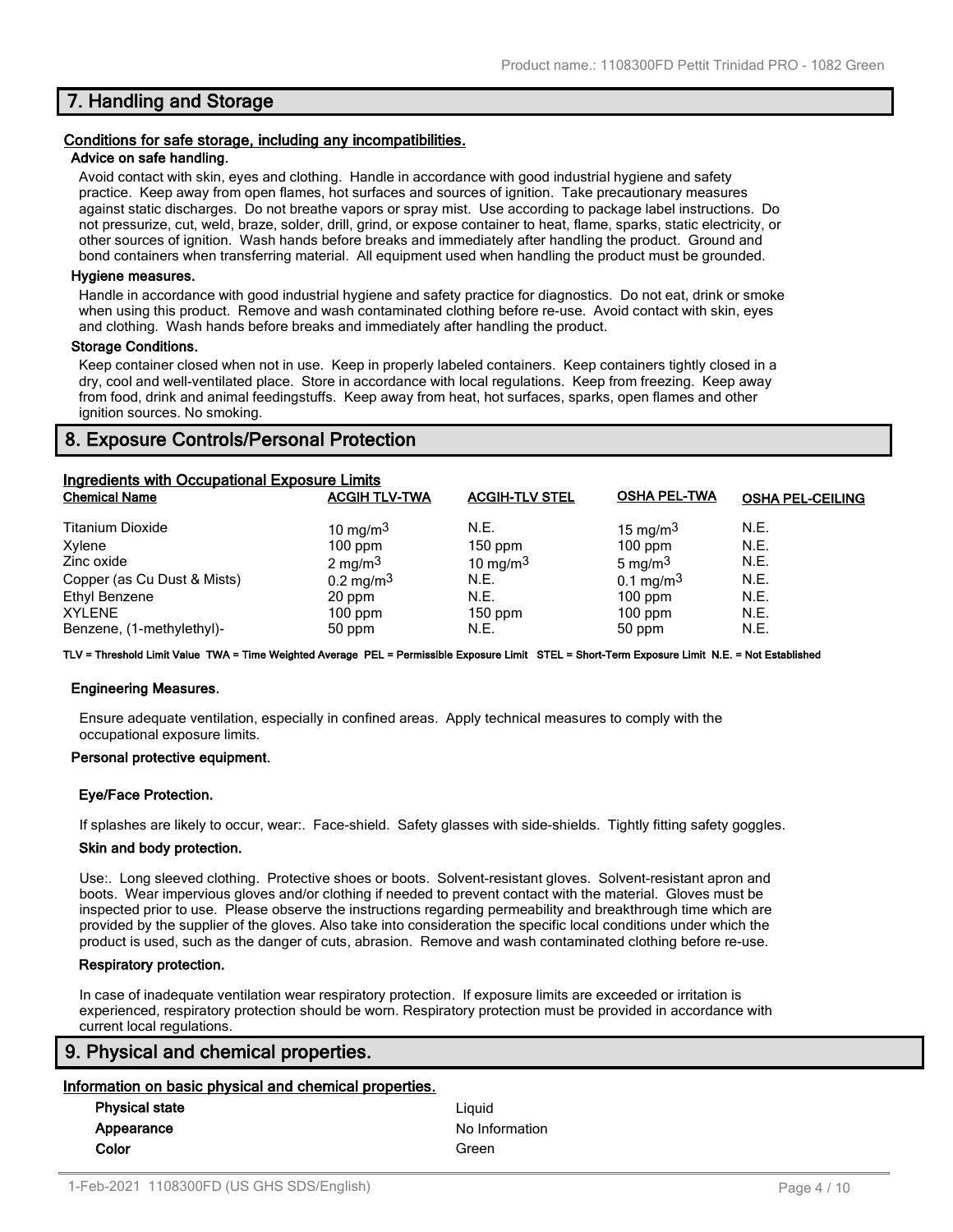| Odor                                      | Hydrocarbon-like           |
|-------------------------------------------|----------------------------|
| <b>Odor Threshold</b>                     | No Information             |
| рH                                        | No Information             |
|                                           |                            |
| Melting/freezing point., °C (°F)          | No Information             |
| Flash Point., °C (°F)                     | 21 (69.80)                 |
| Boiling point/boiling range., °C (°F)     | 137 - 3,000 (278.6 - 5432) |
| <b>Evaporation rate</b>                   | No Information Available   |
| <b>Explosive properties.</b>              | No Information             |
| Vapor pressure.                           | No Information             |
| Vapor density.                            | No Information             |
| Specific Gravity. (g/cm <sup>3</sup> )    | 2.582                      |
| Water solubility.                         | No Information             |
| <b>Partition coefficient.</b>             | No Information             |
| Autoignition temperature°C                | No Information             |
| Decomposition Temperature °C.             | No Information             |
| Viscosity, kinematic.                     | $> 22$ mm $2/s$            |
| Other information.                        |                            |
| Volatile organic compounds (VOC) content. | $329.9$ g/L                |
| Density, Ib/gal                           | 21.503                     |

# **10. Stability and Reactivity**

## **Reactivity.**

Stable under normal conditions.

#### **Chemical stability.**

Stable under recommended storage conditions.

#### **Possibility of hazardous reactions.**

None known based on information supplied.

#### **Conditions to Avoid.**

Heat (temperatures above flash point), sparks, ignition points, flames, static electricity. Keep away from heat and sources of ignition. Do not freeze.

#### **Incompatible Materials.**

None known based on information supplied.

#### **Hazardous Decomposition Products.**

Thermal decomposition can lead to release of irritating gases and vapours. Possible formation of carbon oxides, nitrogen oxides, and hazardous organic compounds.

# **11. Toxicological Information**

|                                                                                                                                                                                                                                    | Information on toxicological effects. |                |                         |                         |
|------------------------------------------------------------------------------------------------------------------------------------------------------------------------------------------------------------------------------------|---------------------------------------|----------------|-------------------------|-------------------------|
| Acute toxicity.                                                                                                                                                                                                                    |                                       |                |                         |                         |
| <b>Product Information</b>                                                                                                                                                                                                         |                                       |                |                         |                         |
| No Information                                                                                                                                                                                                                     |                                       |                |                         |                         |
| The following values are calculated based on chapter 3.1 of the GHS document.<br>ATEmix (oral)<br>709.7 mg/kg<br>ATEmix (dermal)<br>2,556.0 mg/kg<br>ATEmix (inhalation - dust/mist)<br>1.80 mg/l<br><b>Component Information.</b> |                                       |                |                         |                         |
| CAS-No.                                                                                                                                                                                                                            | <b>Chemical Name</b>                  | LD50 Oral      | <b>LD50 Dermal</b>      | <b>LC50 Inhalation</b>  |
| 1317-39-1                                                                                                                                                                                                                          | Cuprous oxide                         | 470 mg/kg Rat  | $>$ 2000 mg/kg Rat N.I. |                         |
| 64742-95-6                                                                                                                                                                                                                         | Petroleum distillates, light aromatic | 8400 mg/kg Rat | >2000 mg/kg<br>Rabbit   | 3400 ppm Rat (Gas/Mist) |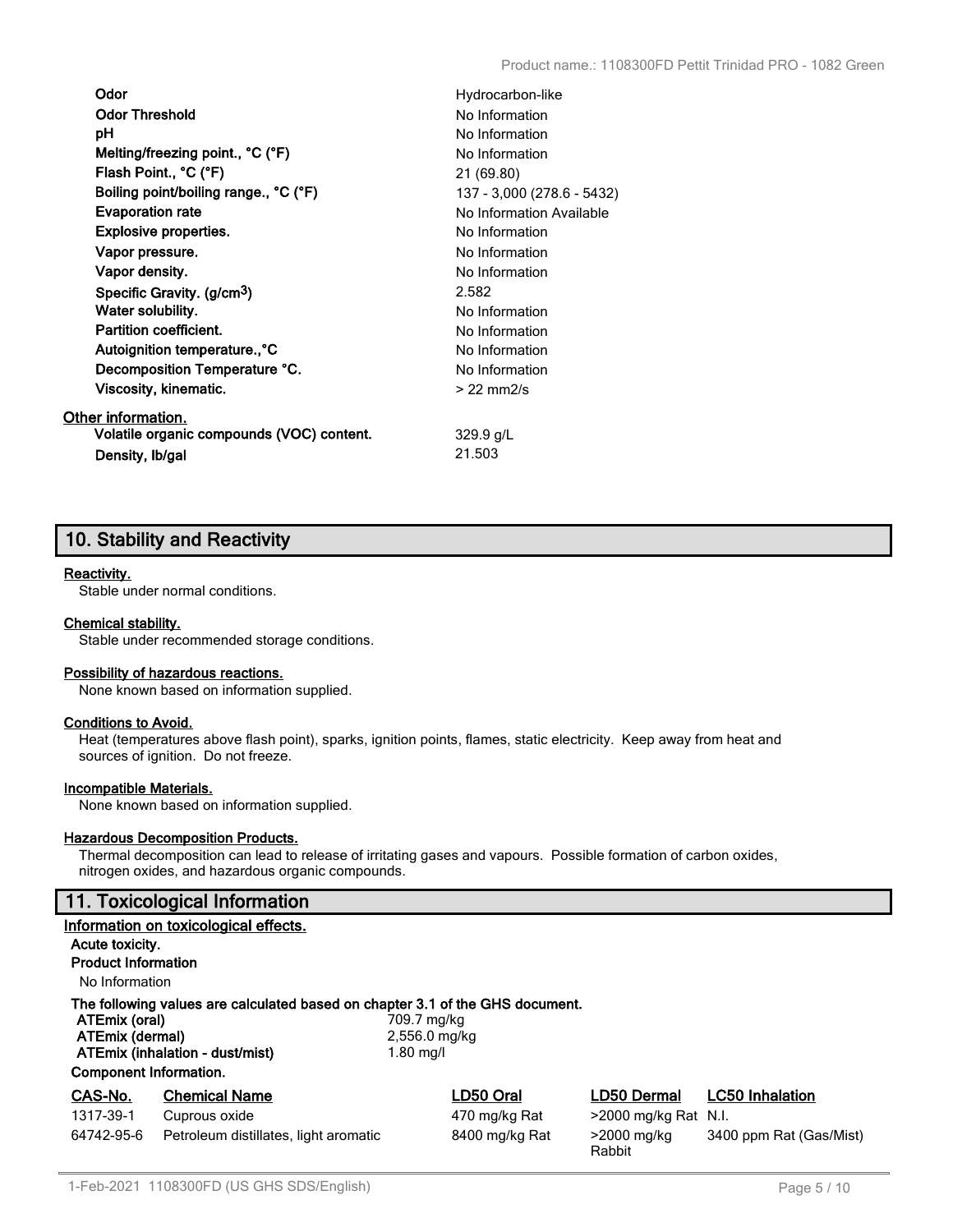**Carcinogen** 

| $95 - 63 - 6$  | 1.2.4-TRIMETHYLBENZENE     | 3280 mg/kg Rat   | $>3160$ mg/kg<br>Rabbit | 18 mg/L Rat (Vapor)      |
|----------------|----------------------------|------------------|-------------------------|--------------------------|
| 13463-67-7     | <b>Titanium Dioxide</b>    | >10000 mg/kg Rat | N.I.                    | N.I.                     |
| 98-56-6        | Parachlorobenzotrifluoride | 13000 mg/kg Rat  | >3300 mg/kg<br>Rabbit   | 33 mg/L Rat (Vapor)      |
| 1330-20-7      | Xylene                     | 3500 mg/kg Rat   | >4350 mg/kg<br>Rabbit   | 29.08 mg/L Rat (Vapor)   |
| 1317-38-0      | Cupric Oxide               | N.I.             | >2000 mg/kg Rat N.I.    |                          |
| 1314-13-2      | Zinc oxide                 | >5000 mg/kg Rat  | N.I.                    | N.I.                     |
| $100 - 41 - 4$ | Ethyl Benzene              | 3500 mg/kg Rat   | 15400 mg/kg<br>Rabbit   | NA (Dust)                |
| 1330-20-7      | <b>XYLENE</b>              | 3500 mg/kg Rat   | >4350 mg/kg<br>Rabbit   | 29.08 mg/L Rat (Vapor)   |
| $98 - 82 - 8$  | Benzene, (1-methylethyl)-  | 1400 mg/kg Rat   | 1474 mg/kg<br>Rabbit    | >3577 ppm Rat (Gas/Mist) |

N.I. = No Information

# **Skin corrosion/irritation.**

SKIN IRRITANT.

# **Eye damage/irritation.**

No Information

# **Respiratory or skin sensitization.**

No Information

#### **Ingestion.**

May be harmful if swallowed.

## **Germ cell mutagenicity.**

No Information

# **Carcinogenicity.**

No Information

| CAS-No.        | <b>Chemical Name</b>       | <b>IARC</b>   | <b>NTP</b>                                   | <b>OSHA</b>              |
|----------------|----------------------------|---------------|----------------------------------------------|--------------------------|
| 13463-67-7     | Titanium Dioxide           | IARC Group 2B |                                              | $\blacksquare$           |
| 98-56-6        | Parachlorobenzotrifluoride | IARC Group 2B |                                              | $\overline{\phantom{a}}$ |
| 1330-20-7      | Xylene                     | IARC Group 3  |                                              | $\overline{\phantom{a}}$ |
| $100 - 41 - 4$ | Ethyl Benzene              | IARC Group 2B |                                              | $\blacksquare$           |
| 1330-20-7      | <b>XYLENE</b>              | IARC Group 3  |                                              | $\blacksquare$           |
| $98 - 82 - 8$  | Benzene, (1-methylethyl)-  | IARC Group 2B | NTP Reasonally<br>Anticipated to be<br>Human | $\overline{\phantom{a}}$ |

## **Reproductive toxicity.**

No Information

**Specific target organ systemic toxicity (single exposure).**

# No Information

# **Specific target organ systemic toxicity (repeated exposure).**

May cause damage to organs through prolonged or repeated exposure.

#### **Aspiration hazard.**

No Information

#### **Primary Route(s) of Entry**

Inhalation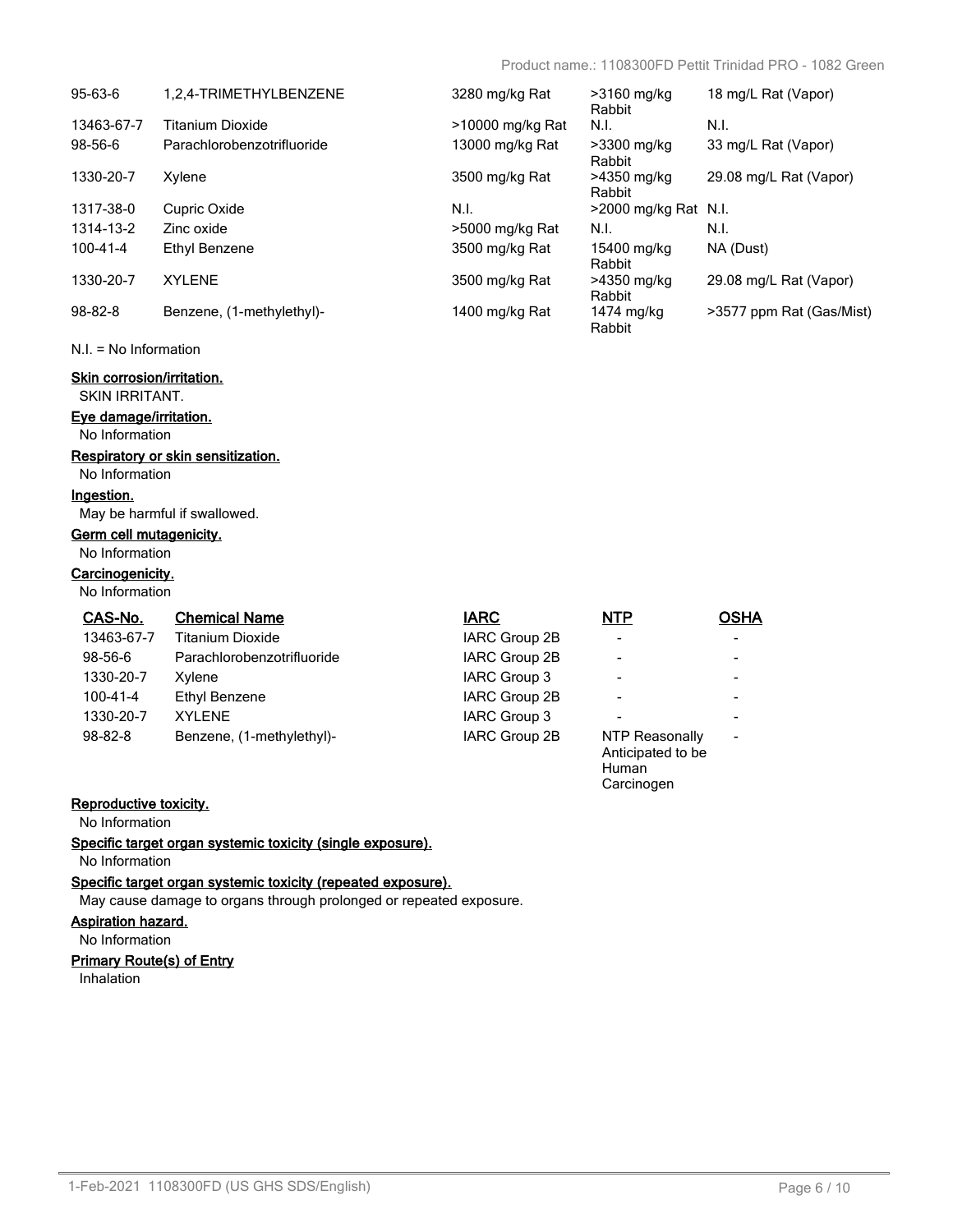# **12. Ecological Information**

# **Toxicity.**

4.78% of the mixture consists of ingredient(s) of unknown aquatic toxicity

# **Ecotoxicity effects.**

| <b>Chemical Name</b>                                   | <b>Toxicity to algae</b>                                                                                                                                                                                                                            | <b>Toxicity to fish</b>                                                                                                                                                                                                                                                                                                                                                                                                                                                                                 | Toxicity to daphnia and other<br>aquatic invertebrates                        |
|--------------------------------------------------------|-----------------------------------------------------------------------------------------------------------------------------------------------------------------------------------------------------------------------------------------------------|---------------------------------------------------------------------------------------------------------------------------------------------------------------------------------------------------------------------------------------------------------------------------------------------------------------------------------------------------------------------------------------------------------------------------------------------------------------------------------------------------------|-------------------------------------------------------------------------------|
| Cuprous oxide<br>1317-39-1                             | EC50 96 h Desmodesmus<br>subspicatus 65 mg/L, EC50 96 h<br>Pseudokirchneriella subcapitata<br>0.021 - 0.037 mg/L, EC50 96 h<br>Pseudokirchneriella subcapitata<br>0.055 - 0.076 mg/L                                                                |                                                                                                                                                                                                                                                                                                                                                                                                                                                                                                         | EC50 48 h Daphnia magna 0.51<br>mg/L                                          |
| Petroleum distillates, light<br>aromatic<br>64742-95-6 |                                                                                                                                                                                                                                                     | LC50 96 h Oncorhynchus mykiss<br>9.22 mg/L                                                                                                                                                                                                                                                                                                                                                                                                                                                              | EC50 48 h Daphnia magna 6.14<br>mg/L                                          |
| 1,2,4-TRIMETHYLBENZENE<br>95-63-6                      |                                                                                                                                                                                                                                                     | LC50 96 h Pimephales promelas<br>7.19 - 8.28 mg/L                                                                                                                                                                                                                                                                                                                                                                                                                                                       | EC50 48 h Daphnia magna 6.14<br>mg/L                                          |
| Parachlorobenzotrifluoride<br>98-56-6                  |                                                                                                                                                                                                                                                     | LC50 96 h Danio rerio 3 mg/L                                                                                                                                                                                                                                                                                                                                                                                                                                                                            | EC50 48 h Daphnia magna 3.68<br>mg/L                                          |
| Xylene<br>1330-20-7                                    |                                                                                                                                                                                                                                                     | LC50 96 h Pimephales promelas<br>13.4 mg/L, LC50 96 h<br>Oncorhynchus mykiss 2.661 -<br>4.093 mg/L, LC50 96 h<br>Oncorhynchus mykiss 13.5 - 17.3<br>mg/L, LC50 96 h Lepomis<br>macrochirus 13.1 - 16.5 mg/L,<br>LC50 96 h Lepomis macrochirus<br>19 mg/L, LC50 96 h Lepomis<br>macrochirus 7.711 - 9.591 mg/L,<br>LC50 96 h Pimephales promelas<br>23.53 - 29.97 mg/L, LC50 96 h<br>Cyprinus carpio 780 mg/L, LC50<br>96 h Cyprinus carpio >780 mg/L,<br>LC50 96 h Poecilia reticulata<br>$30.26 - 40.$ | EC50 48 h water flea 3.82 mg/L,<br>LC50 48 h Gammarus lacustris<br>$0.6$ mg/L |
| Zinc oxide<br>1314-13-2                                |                                                                                                                                                                                                                                                     | LC50 96 h Danio rerio 1.55 mg/L                                                                                                                                                                                                                                                                                                                                                                                                                                                                         |                                                                               |
| Copper (as Cu Dust & Mists)<br>7440-50-8               | EC50 72 h Pseudokirchneriella<br>subcapitata 0.0426 - 0.0535 mg/<br>L, EC50 96 h Pseudokirchneriella<br>subcapitata 0.031 - 0.054 mg/L                                                                                                              | LC50 96 h Pimephales promelas<br>0.0068 - 0.0156 mg/L, LC50 96 h<br>Pimephales promelas <0.3 mg/L,<br>LC50 96 h Pimephales promelas<br>0.2 mg/L, LC50 96 h<br>Oncorhynchus mykiss 0.052 mg/<br>L, LC50 96 h Lepomis<br>macrochirus 1.25 mg/L, LC50 96<br>h Cyprinus carpio 0.3 mg/L,<br>LC50 96 h Cyprinus carpio 0.8<br>mg/L, LC50 96 h Poecilia<br>reticulata 0.112 mg/L                                                                                                                              | EC50 48 h Daphnia magna 0.03<br>mg/L                                          |
| <b>Ethyl Benzene</b><br>$100 - 41 - 4$                 | EC50 72 h Pseudokirchneriella<br>subcapitata 4.6 mg/L, EC50 96 h<br>Pseudokirchneriella subcapitata<br>>438 mg/L, EC50 72 h<br>Pseudokirchneriella subcapitata<br>2.6 - 11.3 mg/L, EC50 96 h<br>Pseudokirchneriella subcapitata<br>$1.7 - 7.6$ mg/L | LC50 96 h Oncorhynchus mykiss<br>11.0 - 18.0 mg/L, LC50 96 h<br>Oncorhynchus mykiss 4.2 mg/L,<br>LC50 96 h Pimephales promelas<br>7.55 - 11 mg/L, LC50 96 h<br>Lepomis macrochirus 32 mg/L,<br>LC50 96 h Pimephales promelas<br>9.1 - 15.6 mg/L, LC50 96 h<br>Poecilia reticulata 9.6 mg/L                                                                                                                                                                                                              | EC50 48 h Daphnia magna 1.8 -<br>$2.4$ mg/L                                   |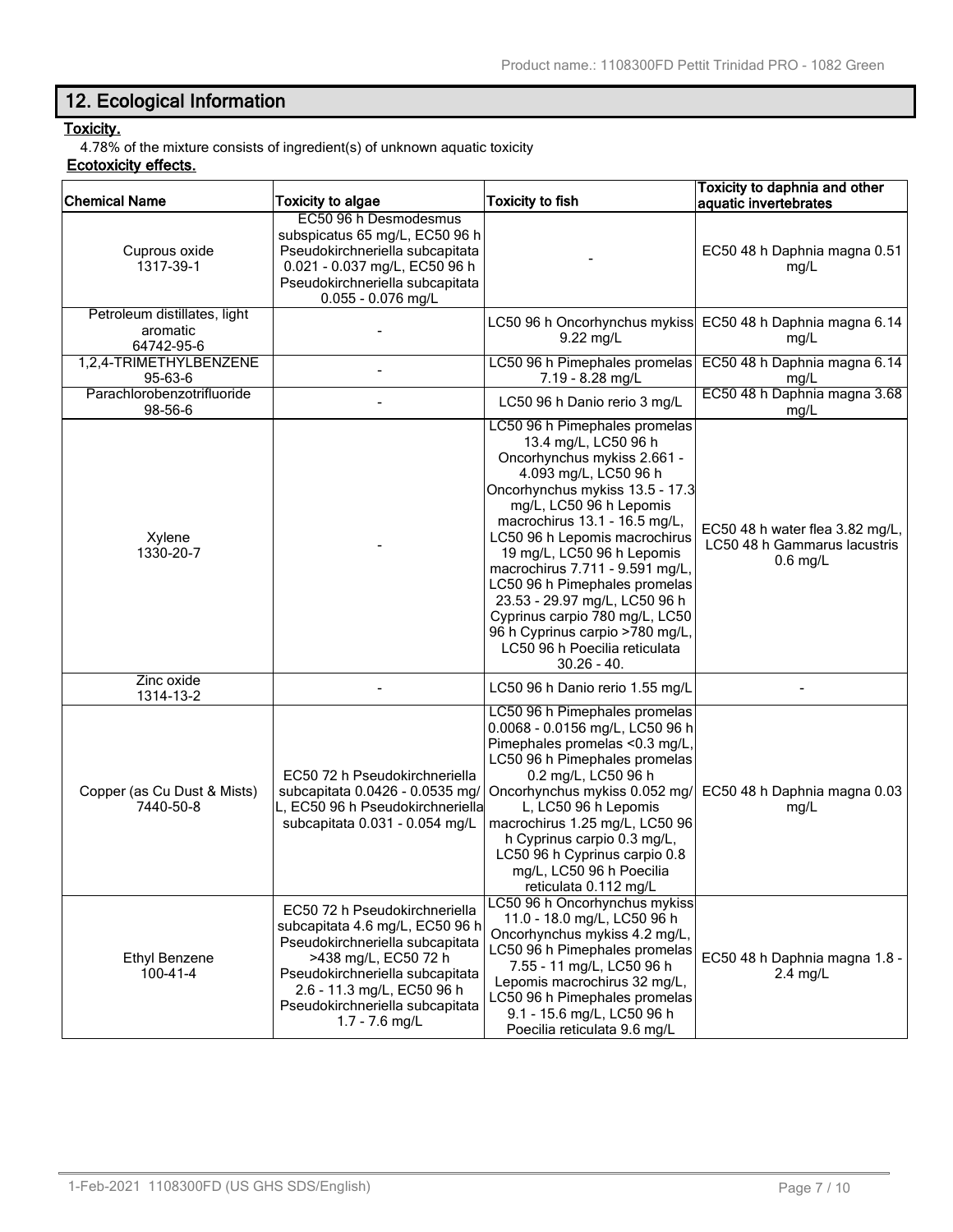| <b>XYLENE</b><br>1330-20-7                 |                                                       | LC50 96 h Pimephales promelas<br>13.4 mg/L, LC50 96 h<br>Oncorhynchus mykiss 2.661 -<br>4.093 mg/L, LC50 96 h<br>Oncorhynchus mykiss 13.5 - 17.3<br>mg/L, LC50 96 h Lepomis<br>macrochirus 13.1 - 16.5 mg/L,<br>LC50 96 h Lepomis macrochirus<br>19 mg/L, LC50 96 h Lepomis<br>macrochirus 7.711 - 9.591 mg/L,<br>LC50 96 h Pimephales promelas<br>23.53 - 29.97 mg/L, LC50 96 h<br>Cyprinus carpio 780 mg/L, LC50<br>96 h Cyprinus carpio >780 mg/L,<br>LC50 96 h Poecilia reticulata | EC50 48 h water flea 3.82 mg/L,<br>LC50 48 h Gammarus lacustris<br>$0.6$ mg/L   |
|--------------------------------------------|-------------------------------------------------------|----------------------------------------------------------------------------------------------------------------------------------------------------------------------------------------------------------------------------------------------------------------------------------------------------------------------------------------------------------------------------------------------------------------------------------------------------------------------------------------|---------------------------------------------------------------------------------|
|                                            |                                                       | $30.26 - 40.$<br>LC50 96 h Pimephales promelas                                                                                                                                                                                                                                                                                                                                                                                                                                         |                                                                                 |
| Benzene, (1-methylethyl)-<br>$98 - 82 - 8$ | EC50 72 h Pseudokirchneriella<br>subcapitata 2.6 mg/L | 6.04 - 6.61 mg/L, LC50 96 h<br>Oncorhynchus mykiss 4.8 mg/L,<br>LC50 96 h Oncorhynchus mykiss<br>2.7 mg/L, LC50 96 h Poecilia<br>reticulata 5.1 mg/L                                                                                                                                                                                                                                                                                                                                   | EC50 48 h Daphnia magna 0.6<br>mg/L, EC50 48 h Daphnia magna<br>7.9 - 14.1 mg/L |

## **Persistence and degradability.**

No data are available on the product itself.

#### **Bioaccumulative potential.**

Discharge into the environment must be avoided.

| CAS-No.       | <b>Chemical Name</b>       | log POW         |
|---------------|----------------------------|-----------------|
| $95 - 63 - 6$ | 1,2,4-TRIMETHYLBENZENE     | 3.63            |
| 98-56-6       | Parachlorobenzotrifluoride | 37              |
| 1330-20-7     | Xylene                     | $2.77 - 3.15$   |
| 100-41-4      | Ethyl Benzene              | 32 <sup>2</sup> |
| 1330-20-7     | XYI FNF                    | $2.77 - 3.15$   |
| $98 - 82 - 8$ | Benzene, (1-methylethyl)-  | 3.7             |

## **Mobility in soil.**

No information

#### **Other adverse effects.**

No information

# **13. Disposal Considerations**

#### **Waste Disposal Guidance.**

Pesticide wastes are acutely hazardous. Improper disposal of excess pesticide, spray mixture, or rinsate is a violation of Federal Law. If these wastes can not be disposed of by use according to label instructions, contact your State Pesticide or Environmental Control Agency, or the Hazardous Waste representative at the nearest EPA Regional Office for guidance. Disposal should be in accordance with applicable regional, national and local laws and regulations.

Empty containers should be taken to an approved waste handling site for recycling or disposal.

# **14. Transport Information**

## **DOT**

| <b>Shipping Name:</b>          | <b>Paints</b>                                                                                                                      |
|--------------------------------|------------------------------------------------------------------------------------------------------------------------------------|
| <b>Hazard Class:</b>           |                                                                                                                                    |
| <b>UN/NA Number:</b>           | 1263                                                                                                                               |
| Packing Group:                 |                                                                                                                                    |
| <b>Additional Information:</b> | LTD QTY: This product may be reclassified as "limited quantity" per 49 CFR 173.150 (b)(2) and 49<br>CFR 172 Special Provision 149. |

## **IMDG**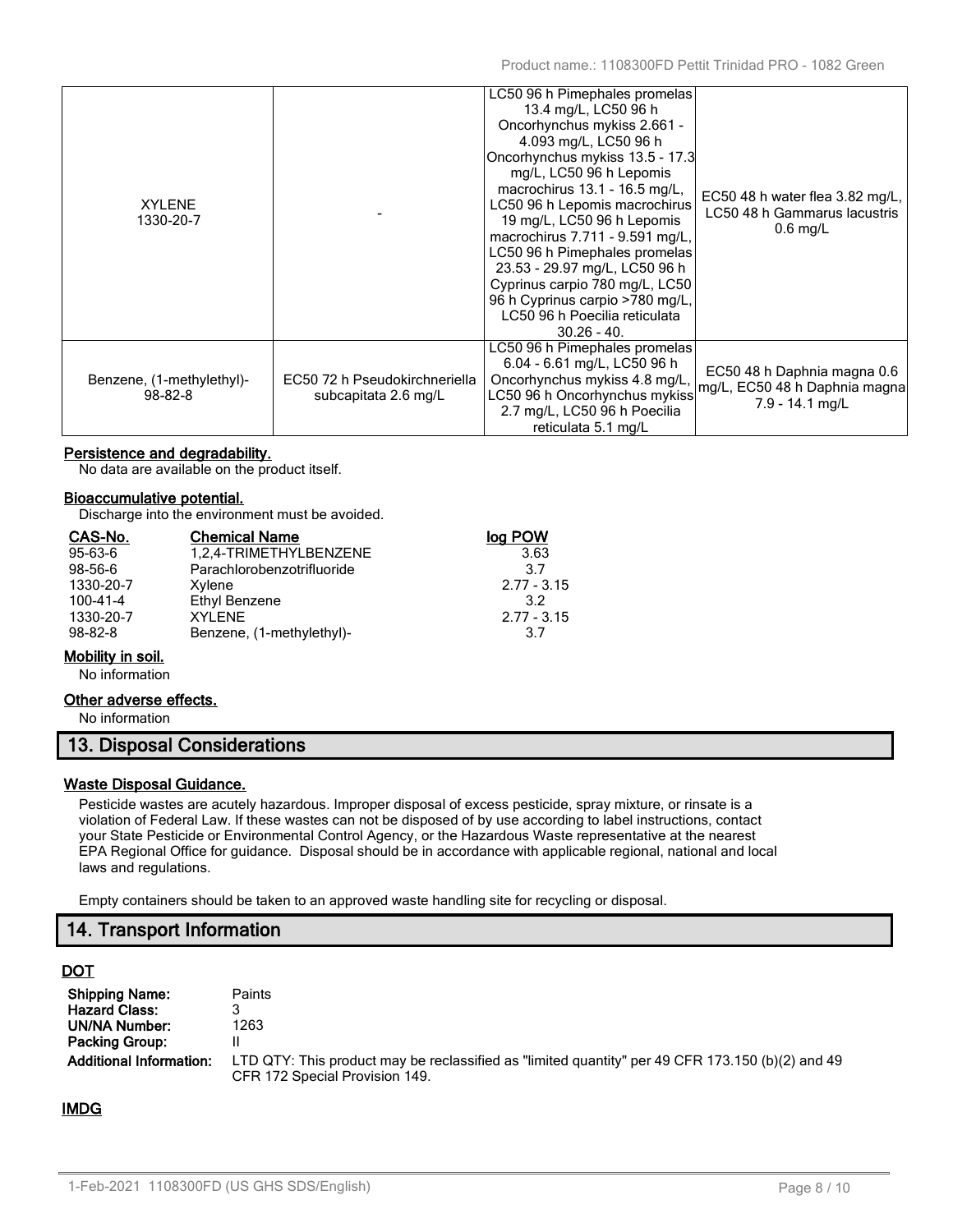| <b>Proper Shipping Name:</b><br><b>Hazard Class:</b> | Paint<br>3 |
|------------------------------------------------------|------------|
| <b>UN Number:</b>                                    | 1263       |
| <b>Packing Group:</b>                                | Ш          |
|                                                      |            |

# **IATA**

| <b>Proper Shipping Name:</b> UN1263, Paint |   |
|--------------------------------------------|---|
| <b>Hazard Class:</b>                       | 3 |
| <b>Packing Group:</b>                      | Ш |

# **15. Regulatory Information**

# **International Inventories:**

| TSCA                 | Complies                                                                                          |  |  |
|----------------------|---------------------------------------------------------------------------------------------------|--|--|
| <b>DSL</b>           |                                                                                                   |  |  |
| <b>DSL/NDSL</b>      |                                                                                                   |  |  |
| <b>EINECS/ELINCS</b> |                                                                                                   |  |  |
| <b>ENCS</b>          |                                                                                                   |  |  |
| <b>IECSC</b>         |                                                                                                   |  |  |
| <b>KECI</b>          |                                                                                                   |  |  |
| <b>PICCS</b>         |                                                                                                   |  |  |
| <b>AICS</b>          |                                                                                                   |  |  |
| <b>NZIoC</b>         |                                                                                                   |  |  |
| TCSI                 |                                                                                                   |  |  |
| <b>TSCA</b>          | United States Toxic Substances Control Act Section 8(b) Inventory.                                |  |  |
| <b>DSL</b>           | Canadian Domestic Substances List.                                                                |  |  |
| <b>DSL/NDSL</b>      | Canadian Domestic Substances List/Canadian Non-Domestic Substances List                           |  |  |
| <b>EINECS/ELINCS</b> | European Inventory of Existing Chemical Substances/European List of Notified Chemical Substances. |  |  |
| <b>ENCS</b>          | Japan Existing and New Chemical Substances.                                                       |  |  |
| <b>IECSC</b>         | China Inventory of Existing Chemical Substances.                                                  |  |  |
| <b>KECL</b>          | Korean Existing and Evaluated Chemical Substances.                                                |  |  |
| <b>PICCS</b>         | Philippines Inventory of Chemicals and Chemical Substances.                                       |  |  |
| <b>AICS</b>          | Australian Inventory of Chemical Substances.                                                      |  |  |
| <b>NZIoC</b>         | New Zealand Inventory of Chemicals.                                                               |  |  |
| TCSI                 | <b>Taiwan Chemical Substance Inventory</b>                                                        |  |  |

# **U.S. Federal Regulations:**

# **SARA SECTION 313:**

This product contains the following substances subject to the reporting requirements of Section 313 of Title III of the Superfund Amendment and Reauthorization Act of 1986 and 40 CFR part 372: .

| <b>Chemical Name</b>        | CAS-No.       | <b>Weight Percent</b> |  |
|-----------------------------|---------------|-----------------------|--|
| 1.2.4-TRIMETHYLBENZENE      | 95-63-6       | $2.5 - 10$            |  |
| Xylene                      | 1330-20-7     | $1.0 - 2.5$           |  |
| Copper (as Cu Dust & Mists) | 7440-50-8     | $1.0 - 2.5$           |  |
| Ethyl Benzene               | 100-41-4      | $0.1 - 1.0$           |  |
| Benzene, (1-methylethyl)-   | $98 - 82 - 8$ | $0.1 - 1.0$           |  |

# **TOXIC SUBSTANCES CONTROL ACT 12(b):**

This product contains the following chemical substances subject to the reporting requirements of TSCA 12(B) if exported from the United States:.

| <b>Chemical Name</b>       | CAS-No.   |
|----------------------------|-----------|
| Parachlorobenzotrifluoride | $98-56-6$ |
| N-METHYL-2-PYRROLIDONE     | 872-50-4  |
| l ead                      | 7439-92-1 |